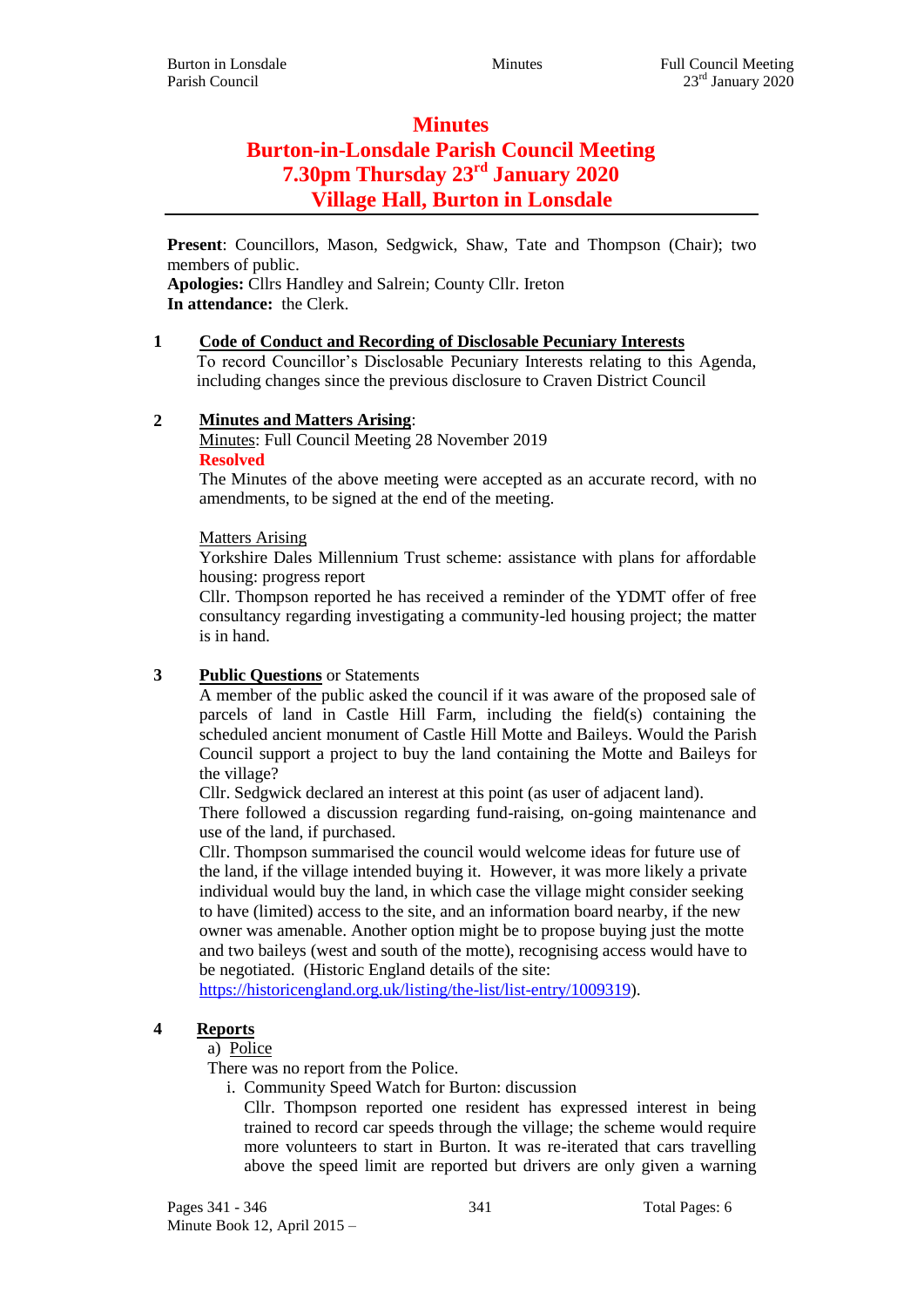(unless multiple offender). More volunteers are welcome and should contact the Chairman if interested.

Related to this, Cllr. Thompson reported the Vehicle Activated Sign is in the process of being prepared by the supplier; the council will be notified when it is ready for collection.

b) North Yorkshire County Councillor

County Cllr. Ireton advised, through the Clerk, that the Stay and Play funding application to the County Cllrs' fund has been successful; details to follow. Cllr. Thompson advised this grant must be spent before the end of March 2020, so he has committed the Parish Council to underwrite the purchase pending a response from other grant making bodies (Harold & Alice Bridges, Craven Trust and Craven District Ward Members).

The VE Day Commemoration Group has also been successful in its funding application to the same fund; details to follow.

Cllr. Ireton wished the parish well; the community is pro-active and has a lot of support.

c) Vehicle Activated Sign: progress report: see item 4a) above.

### d) Craven District Councillors

Planning Matters: Approvals to be noted: 21132HH, 1 South View, Leeming Lane 21153HH, Waterside House, High Street

Declaration of interest: the Clerk (as applicant). Application: 21132 TCA Tree works, Bleaberry House, Duke Street. There were no comments.

# e) Clerk

YLCA: meeting  $25<sup>th</sup>$  January 2020. There are no items of interest to this council; no representatives will be attending.

i) The Public Sector Bodies (websites and mobile applications) (No. 2) Accessibility Regulations 2018: for report March 2020

The Chairman explained that the current webpage, hosted by the Burton in Lonsdale village website [\(www.burton-in-lonsdale.net\)](http://www.burton-in-lonsdale.net/) has provided adequate web presence until now. However, with the new legislation, effective  $23<sup>rd</sup>$  September 2020, steps are being taken to ensure sufficient accessibility. It may be possible to continue using the village website, but if it is not possible to do so, a separate website for the Parish Council may have to be developed (cost unknown).

ii) Correspondence, including Fields in Trust (see Item 7a)

The Clerk informed councillors that EVONorth is sending several emails a week, which may not be relevant to this council.

#### **Resolved**

To send the January EVONorth emails to councillors to assess relevance to this council; to delete subscription to EVONorth mailing list if not relevant.

Cont'd/...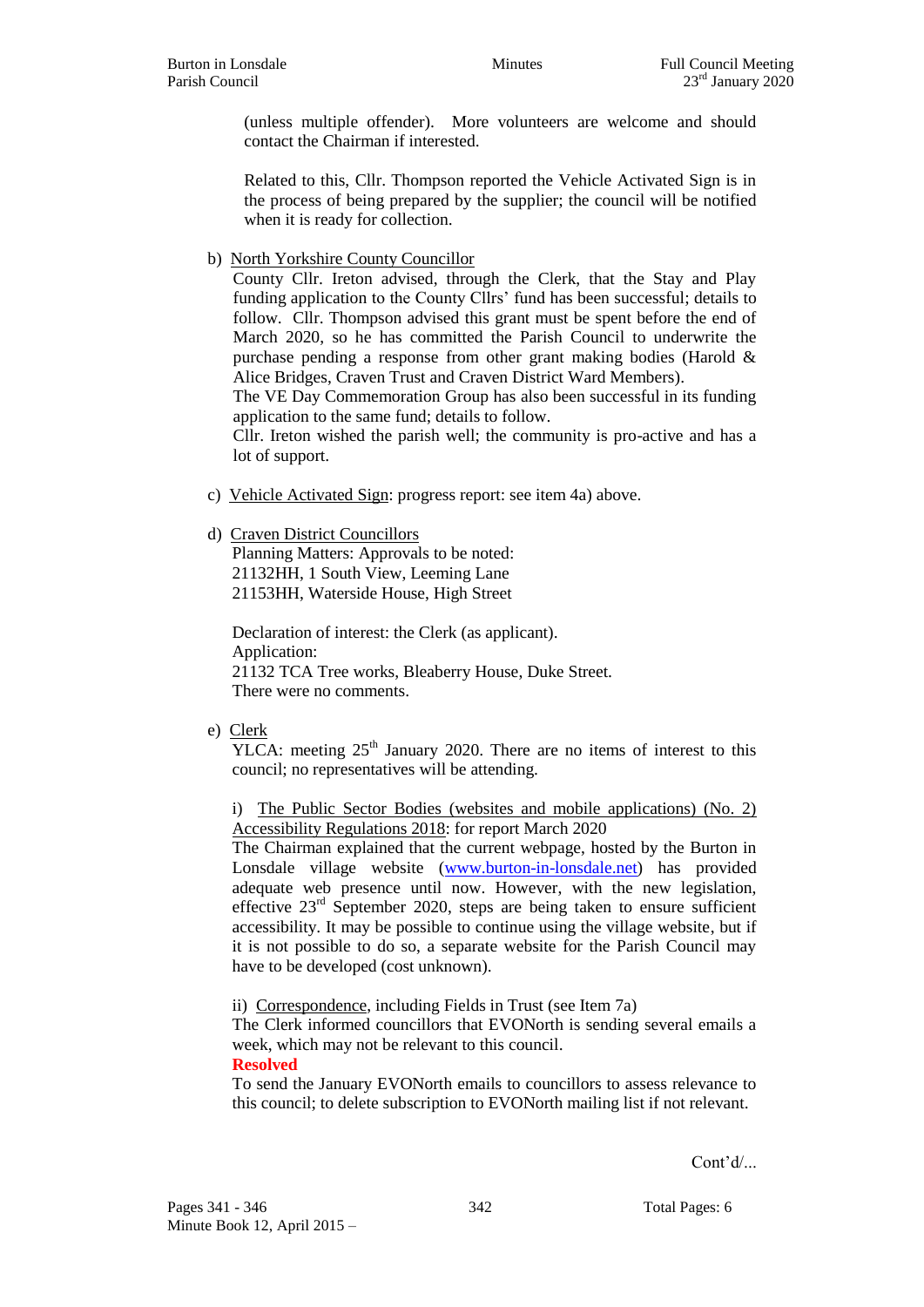.../cont'd

# **5 Finance Matters**

a) Bank balances, including receipts since statement date

The Clerk circulated details of bank balances and commitments to councillors prior to the meeting (see appendix).

b) Approval of payments of budgeted and non budgeted items **Resolved**

To approve payments as per appendix; cheques to be signed after the meeting.

It was noted the previous cheque to WEL Medical was lost in the post.

c) VE Day Commemorations: request for financial support: Finance Committee meeting April 2020

It was agreed to discuss the item at this meeting, as the next Finance Committee meeting is too far in advance to enable the group to make plans. Cllr. Tate declared an interest, as a member of the Group.

### **Resolved**

To grant £400 to the VE Day Commemoration Group for the purpose of funding planned activities on the Day. This is in addition to agreeing to adopting the project (Minute item 5d, 26 September 2019).

d) Pals with Trowels

Application for a donation to be used toward grass cutting in the Orchard area during 2020.

This was discussed briefly, and it was

#### **Resolved**

To offer Pals with Trowels £200 toward the cost of grass cutting during the 2020 season.

e) Mobile Rural Watch Group (Settle, Ingleton and Bentham) request for financial support

Cllr. Thompson declared his interest, as a member of the group. He reported the Grassington area team has been very active. Locally, Cllr. Thompson has been on two patrols; there have been four arrests. Initially the number of patrols has been high; however it is expected to settle into a more manageable number. He proposed, and it was unanimously

### **Resolved**

The parish council donates equipment up to the value of £200 to the local Rural Watch Team.

Cllr. Tate observed the matter was somewhat paradoxical, as it amounted to people being taxed twice for a service, both personally and in council tax, when previously they were paying for it once, in personal taxation.

Cont'd/....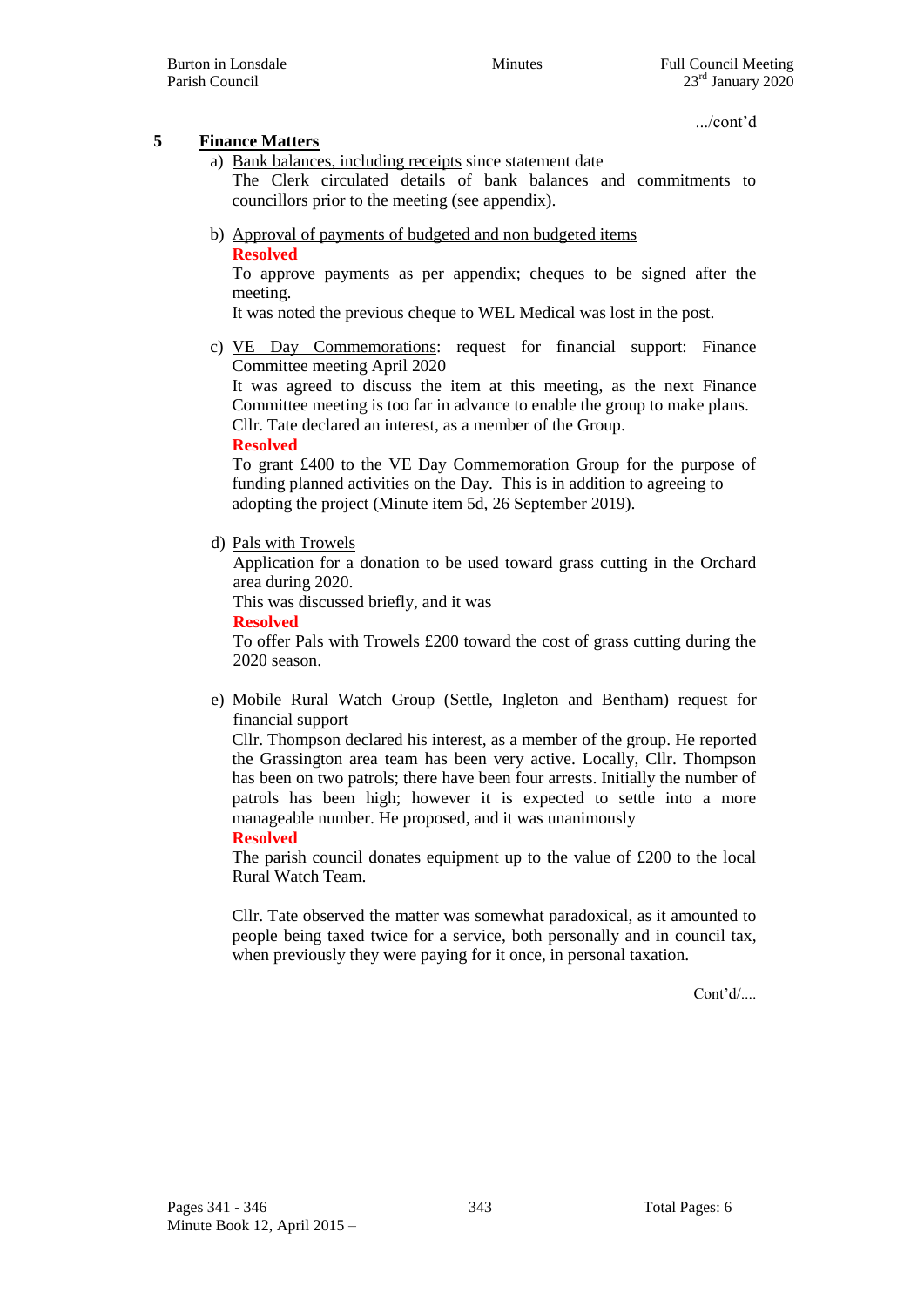Burton in Lonsdale **Euli** Council Meeting Minutes Full Council Meeting Parish Council 23<sup>rd</sup> January 2020

..../Cont'd

# **6 Parish Councillor Reports**

- a) Village Hall Committee Cllr. Thompson reported the development ideas are still in progress.
- b) Bentham Common Lands Charity The Charity has changed its bank account from HSBC to Barclays Bank.
- c) Woodland Trust: nothing to report.
- d) Local Footpath Volunteers The volunteers have been asked to do a survey of local footpaths, which will be done shortly.

### **7 Recreation Committee**

a) Fields in Trust membership: consideration of recent correspondence There was a short discussion, including reading to the meeting the most recent email from Fields in Trust. **Resolved**

Not to continue the membership/paying the annual fee.

- b) Grounds and Outdoor Equipment: inspection reports; maintenance Cllr Thompson continues to do regular equipment visual inspections; there appear to be no items of concern.
- c) Pavilion: report re bookings, maintenance and cleaning The Clerk reported buoyant bookings for January; the group enquiring about a regular booking on Sunday evenings is continuing its enquiries; it may not start until May 2020 at the earliest.

The Chairman thanked Cllr. Mason for over-seeing the recent purchase and installation of the cooker and associated units; the new equipment should prove very useful to pavilion social room users.

d) Defibrillator Awareness event: 15 February 2020

The defibrillator cabinet and defibrillator have been installed; a drop-in awareness event is planned for Saturday  $15<sup>th</sup>$  February between midday and 2pm; it will be advertised around the village, as well as in the *Burtonian*, and the local press.

# **8 Maintenance Reports**

- a) Village Green, including War Memorial The Chairman reported the old crab apple tree has been removed, in readiness for a replacement tree, to be delivered shortly.
- b) Riverside Land: no report.
- c) Very Old and Separate Churchyard: no report.
- d) Street Lighting: Woodyard / Sawmill Cottages replacement light quote A quote from NYCC for a total of £2,410 ex VAT has been received; it was debated at length. Councillors concluded the Parish Council could not justify spending  $£2,500$  of its precept, raised from council tax, for 10 properties on private land. However, the residents' further ideas to replace the light would be given consideration. The Clerk to write to residents, explaining the matter.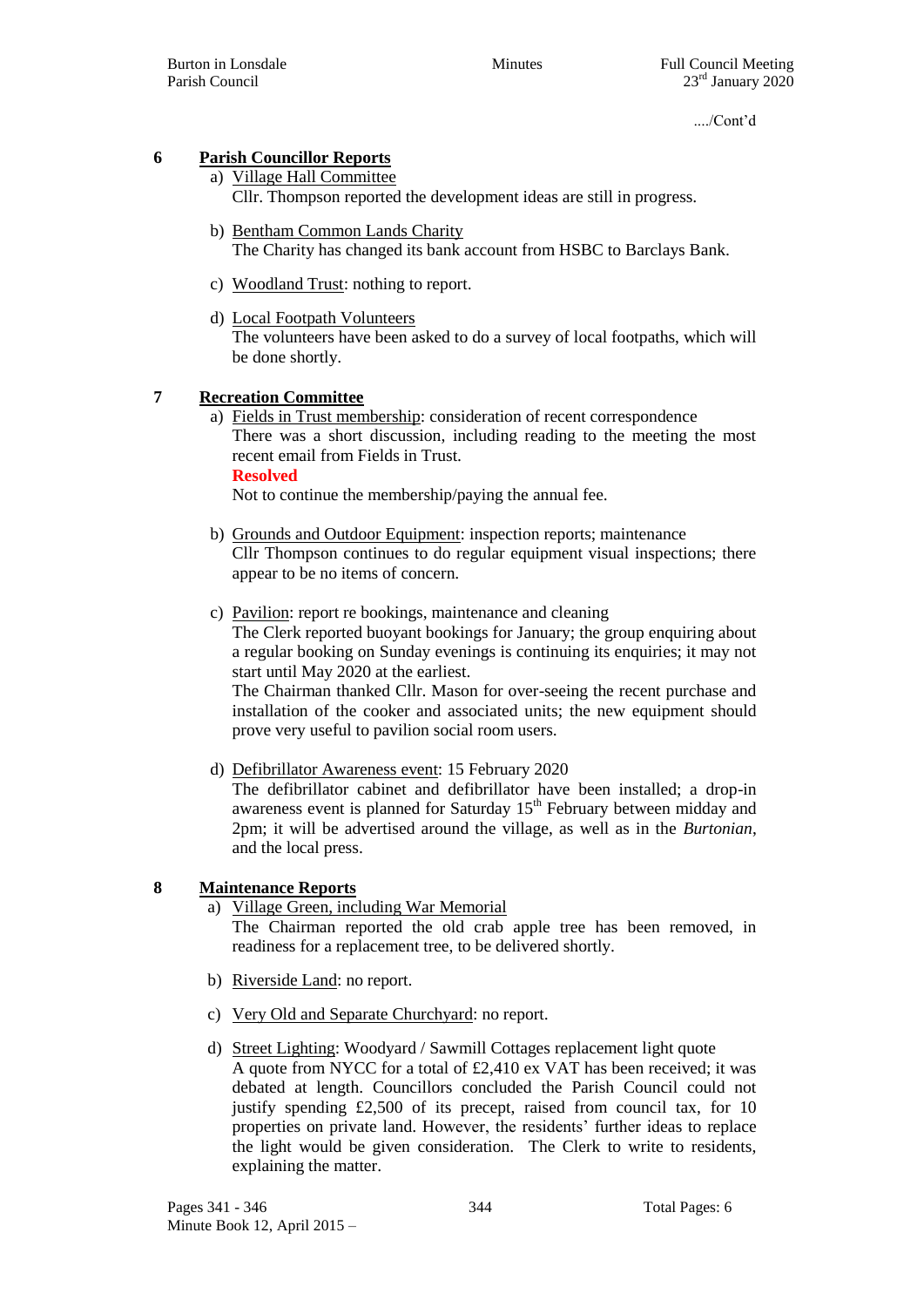- e) Public benches: nothing to report.
- f) Fingerpost Ireby Road: progress report The Chairman is pleased to report the refurbished finger post has been installed at the junction of Ireby and Westhouse Roads and has been commented upon very positively.

#### **9 Items to be included by Clerk in press release Resolved**: to report the CPR and Defibrillator Awareness event.

**10 Date, time and venue next monthly Parish Council meeting** 27<sup>th</sup> February 2020: Recreation Field Committee  $26<sup>th</sup>$  March 2020: full council meeting

The meeting finished at 8.52pm

Minute Book 12, April 2015 –

|                                          |                                                                                                                                                                                |     |                    | Dated<br><b>Appendix</b> |  |  |
|------------------------------------------|--------------------------------------------------------------------------------------------------------------------------------------------------------------------------------|-----|--------------------|--------------------------|--|--|
| <b>January 2020</b>                      |                                                                                                                                                                                |     |                    |                          |  |  |
| <b>Bank Balances, including receipts</b> |                                                                                                                                                                                |     |                    |                          |  |  |
|                                          | Current Account at 15.01.20                                                                                                                                                    |     |                    | 300.00                   |  |  |
|                                          | Business Reserve A/c at 15.01.20                                                                                                                                               |     |                    | 38,751.97                |  |  |
|                                          |                                                                                                                                                                                |     |                    | 39,051.97                |  |  |
|                                          | Receipts                                                                                                                                                                       |     | 1,589.00           |                          |  |  |
|                                          | 15.01.20 Burton Pals with Trowels                                                                                                                                              |     | 1,589.00           |                          |  |  |
|                                          | Less unpresented cheques at 15.01.20                                                                                                                                           |     | 4.80               |                          |  |  |
|                                          |                                                                                                                                                                                |     |                    | 39,047.17                |  |  |
|                                          | <b>Commitments as at 31st January 2020</b><br>Contingency Fund (raised to £5000 per resolution<br>12/11/18<br>Very Old and Separate Churchyard:<br>Lych Gate Restoration grant |     | 5,000.00<br>200.00 |                          |  |  |
|                                          | Safety Notice, memorials (400) & 190<br>Clerk's Retiremt Gratuity provn (3% gross annual                                                                                       |     | 552.75             |                          |  |  |
|                                          | salary) at ye 2019 (ye 2018 £2225.70)<br>Donations for Sports Pavilion (349.81+25 =<br>£374.81)<br>Pavilion cooker installation £500; Gala Committee                           |     | 2,297.51           |                          |  |  |
| £600                                     |                                                                                                                                                                                |     |                    |                          |  |  |
|                                          | Fingerpost restoration<br>Community Defibrillator purchase £1390.80;                                                                                                           |     | 340.00             |                          |  |  |
|                                          | installation                                                                                                                                                                   |     | 309.20             |                          |  |  |
|                                          | Vehicle Activated Sign                                                                                                                                                         |     | 2,500.00           |                          |  |  |
|                                          | Village Cricket & Sports Days surplus (2017, 18, 19)<br>for future events                                                                                                      |     | 346.22             |                          |  |  |
| Pages 341 - 346                          |                                                                                                                                                                                | 345 |                    | Total Pages: 6           |  |  |